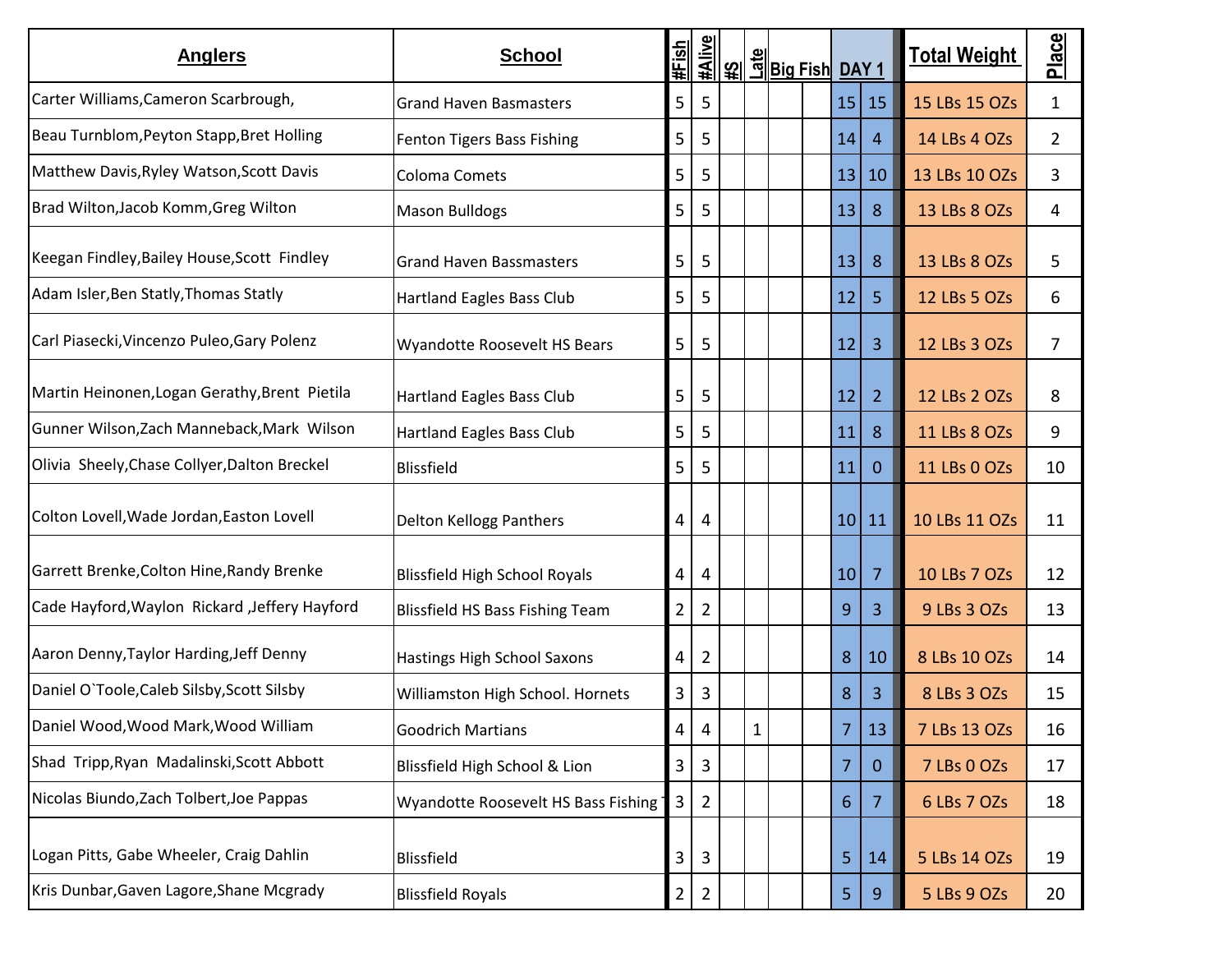| Braden Kuhns, Ethan Gess, Matt Kuhns                                                                 | Homeschool                       | $\overline{2}$ | $\overline{2}$ |  |  | 5              | $6\phantom{1}$ | 5 LBs 6 OZs | 21 |
|------------------------------------------------------------------------------------------------------|----------------------------------|----------------|----------------|--|--|----------------|----------------|-------------|----|
| Alexis Barkley, Liam Murray, Robert Barkley                                                          | <b>Hartland Eagles Bass Club</b> | 2              | $\overline{2}$ |  |  | 5              | $\overline{2}$ | 5 LBs 2 OZs | 22 |
| Jonathan Prchlik, Logan Partkovich, Dean Cushman Flushing<br>Joe Deichelbonrer, Marcus Lesko, Joesph |                                  | $\overline{2}$ | $\overline{2}$ |  |  | $\overline{4}$ | $\overline{7}$ | 4 LBs 7 OZs | 23 |
| Deichelbohrer                                                                                        | Wyandotte Roosevelt HS Bears     | $\mathbf{1}$   | $\mathbf{1}$   |  |  | $\overline{2}$ | 8              | 2 LBs 8 OZs | 24 |
| Seth Ryder, Nate Podein, Ron Scharphorn                                                              | <b>Grand Haven Bassmasters</b>   | $\mathbf{1}$   | 1              |  |  | 2 <sup>1</sup> | $\overline{3}$ | 2 LBs 3 OZs | 25 |
| Matthew Bischoff, Spencer Horky, David Bischoff                                                      | <b>Blissfield Royals</b>         |                |                |  |  |                |                | 0 LBs 0 OZs | 26 |
| Jack Brazin, Griffin Rippon, James Kolb                                                              | Hartland Eagles Bass Club        |                |                |  |  |                |                | 0 LBs 0 OZs | 27 |
|                                                                                                      |                                  |                |                |  |  |                |                | 0 LBs 0 OZs |    |
|                                                                                                      |                                  |                |                |  |  |                |                | 0 LBs 0 OZs |    |
|                                                                                                      |                                  |                |                |  |  |                |                | 0 LBs 0 OZs |    |
|                                                                                                      |                                  |                |                |  |  |                |                | 0 LBs 0 OZs |    |
|                                                                                                      |                                  |                |                |  |  |                |                | 0 LBs 0 OZs |    |
|                                                                                                      |                                  |                |                |  |  |                |                | 0 LBs 0 OZs |    |
|                                                                                                      |                                  |                |                |  |  |                |                | 0 LBs 0 OZs |    |
|                                                                                                      |                                  |                |                |  |  |                |                | 0 LBs 0 OZs |    |
|                                                                                                      |                                  |                |                |  |  |                |                | 0 LBs 0 OZs |    |
|                                                                                                      |                                  |                |                |  |  |                |                | 0 LBs 0 OZs |    |
|                                                                                                      |                                  |                |                |  |  |                |                | 0 LBs 0 OZs |    |
|                                                                                                      |                                  |                |                |  |  |                |                | 0 LBs 0 OZs |    |
|                                                                                                      |                                  |                |                |  |  |                |                | 0 LBs 0 OZs |    |
|                                                                                                      |                                  |                |                |  |  |                |                | 0 LBs 0 OZs |    |
|                                                                                                      |                                  |                |                |  |  |                |                | 0 LBs 0 OZs |    |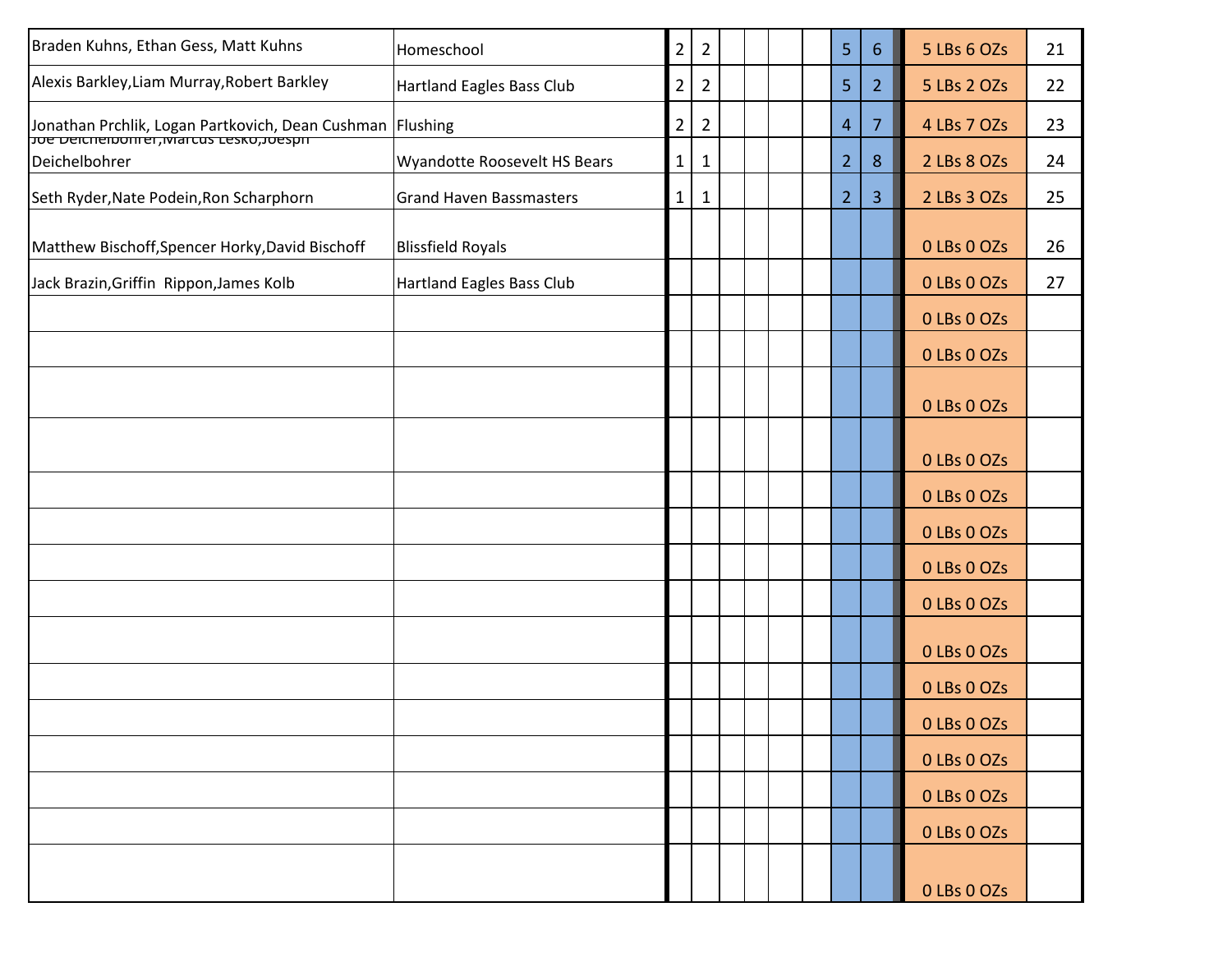|  |  |  |  | 0 LBs 0 OZs |    |
|--|--|--|--|-------------|----|
|  |  |  |  |             |    |
|  |  |  |  | 0 LBs 0 OZs | 47 |
|  |  |  |  | 0 LBs 0 OZs | 48 |
|  |  |  |  | 0 LBs 0 OZs | 49 |
|  |  |  |  | 0 LBs 0 OZs | 50 |
|  |  |  |  | 0 LBs 0 OZs | 51 |
|  |  |  |  | 0 LBs 0 OZs | 52 |
|  |  |  |  | 0 LBs 0 OZs | 53 |
|  |  |  |  | 0 LBs 0 OZs | 54 |
|  |  |  |  | 0 LBs 0 OZs | 55 |
|  |  |  |  | 0 LBs 0 OZs | 56 |
|  |  |  |  | 0 LBs 0 OZs | 57 |
|  |  |  |  | 0 LBs 0 OZs | 58 |
|  |  |  |  | 0 LBs 0 OZs | 59 |
|  |  |  |  | 0 LBs 0 OZs | 60 |
|  |  |  |  | 0 LBs 0 OZs | 61 |
|  |  |  |  | 0 LBs 0 OZs | 62 |
|  |  |  |  | 0 LBs 0 OZs | 63 |
|  |  |  |  | 0 LBs 0 OZs | 64 |
|  |  |  |  | 0 LBs 0 OZs | 65 |
|  |  |  |  | 0 LBs 0 OZs | 66 |
|  |  |  |  | 0 LBs 0 OZs | 67 |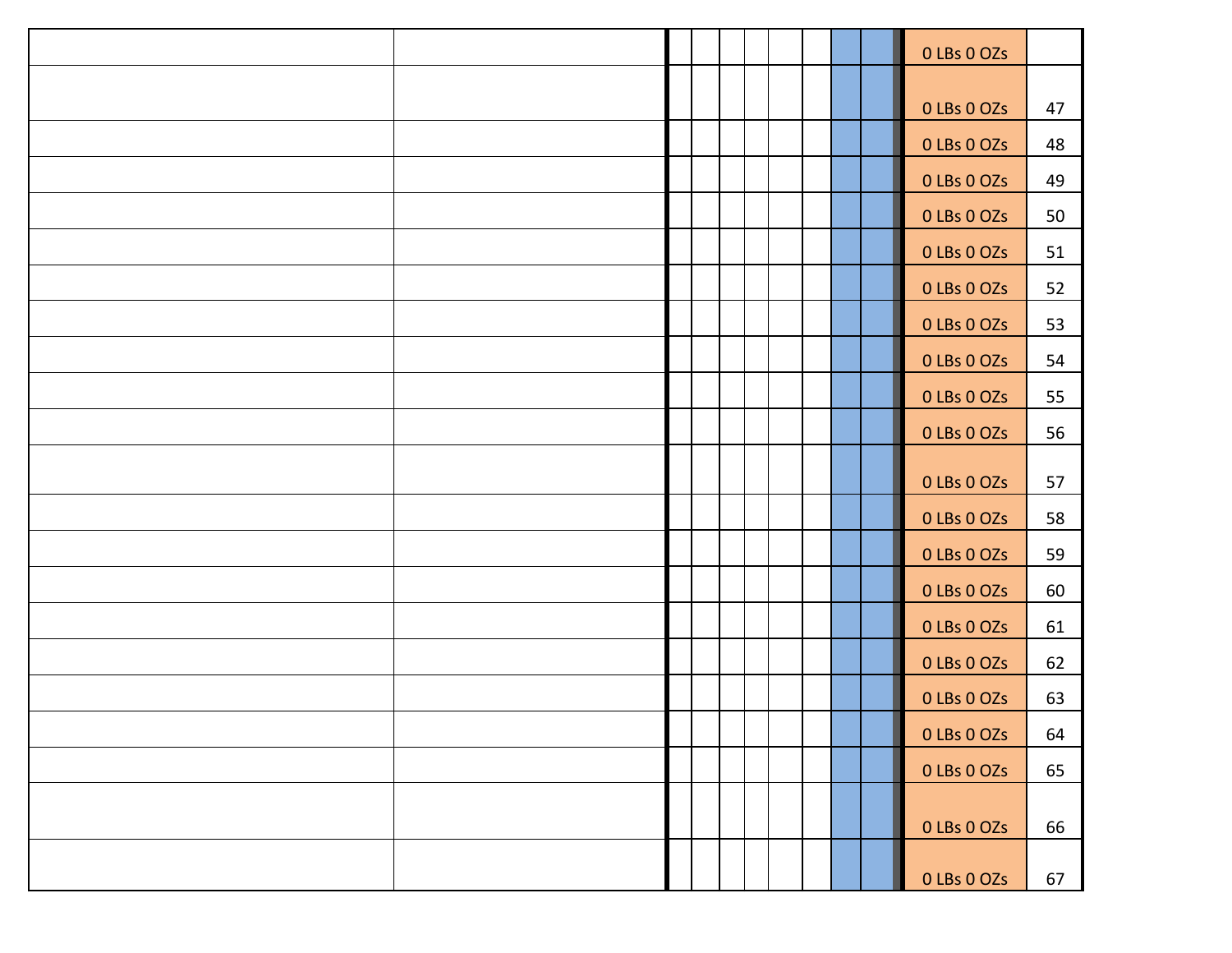|  |  |  |  | 0 LBs 0 OZs | 68 |
|--|--|--|--|-------------|----|
|  |  |  |  |             |    |
|  |  |  |  | 0 LBs 0 OZs | 69 |
|  |  |  |  | 0 LBs 0 OZs | 70 |
|  |  |  |  | 0 LBs 0 OZs | 71 |
|  |  |  |  | 0 LBs 0 OZs | 72 |
|  |  |  |  | 0 LBs 0 OZs | 73 |
|  |  |  |  | 0 LBs 0 OZs | 74 |
|  |  |  |  | 0 LBs 0 OZs | 75 |
|  |  |  |  | 0 LBs 0 OZs | 76 |
|  |  |  |  | 0 LBs 0 OZs | 77 |
|  |  |  |  | 0 LBs 0 OZs | 78 |
|  |  |  |  |             |    |
|  |  |  |  | 0 LBs 0 OZs | 79 |
|  |  |  |  | 0 LBs 0 OZs | 80 |
|  |  |  |  | 0 LBs 0 OZs | 81 |
|  |  |  |  | 0 LBs 0 OZs | 82 |
|  |  |  |  | 0 LBs 0 OZs | 83 |
|  |  |  |  | 0 LBs 0 OZs | 84 |
|  |  |  |  | 0 LBs 0 OZS | 85 |
|  |  |  |  | 0 LBs 0 OZs | 86 |
|  |  |  |  | 0 LBs 0 OZs | 87 |
|  |  |  |  | 0 LBs 0 OZs | 88 |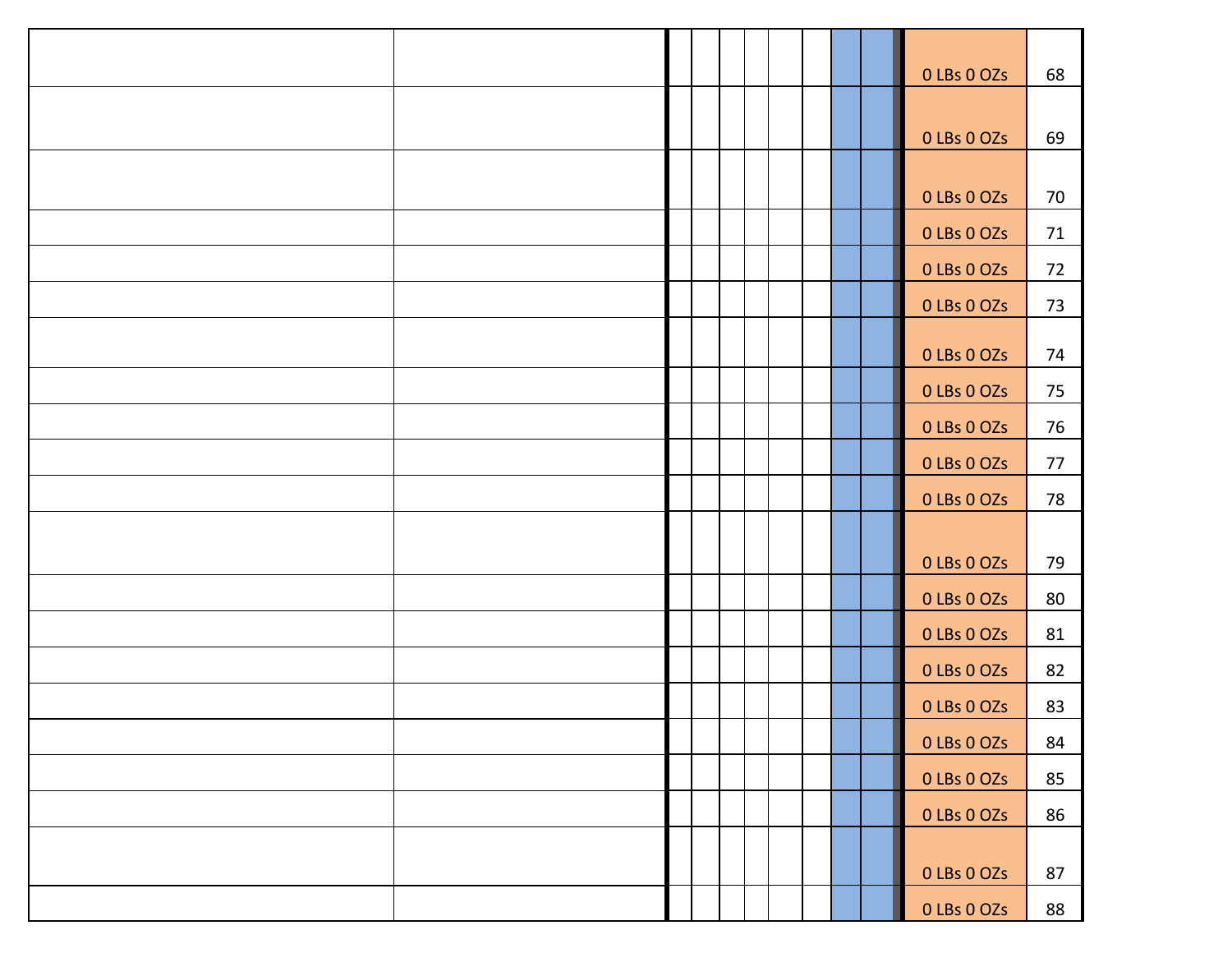|  |  |  |  | 0 LBs 0 OZs | 89  |
|--|--|--|--|-------------|-----|
|  |  |  |  |             |     |
|  |  |  |  | 0 LBs 0 OZs | 90  |
|  |  |  |  |             |     |
|  |  |  |  | 0 LBs 0 OZs | 91  |
|  |  |  |  | 0 LBs 0 OZS | 92  |
|  |  |  |  | 0 LBs 0 OZs | 93  |
|  |  |  |  | 0 LBs 0 OZs | 94  |
|  |  |  |  | 0 LBs 0 OZs | 95  |
|  |  |  |  | 0 LBs 0 OZs | 96  |
|  |  |  |  | 0 LBs 0 OZs | 97  |
|  |  |  |  | 0 LBs 0 OZs | 98  |
|  |  |  |  | 0 LBs 0 OZs | 99  |
|  |  |  |  | 0 LBs 0 OZs | 100 |
|  |  |  |  | 0 LBs 0 OZs | 101 |
|  |  |  |  | 0 LBs 0 OZs | 102 |
|  |  |  |  | 0 LBs 0 OZs | 103 |
|  |  |  |  | 0 LBs 0 OZs | 104 |
|  |  |  |  | 0 LBs 0 OZs | 105 |
|  |  |  |  | 0 LBs 0 OZs | 106 |
|  |  |  |  | 0 LBs 0 OZs | 107 |
|  |  |  |  | 0 LBs 0 OZs | 108 |
|  |  |  |  | 0 LBs 0 OZs | 109 |
|  |  |  |  | 0 LBs 0 OZs | 110 |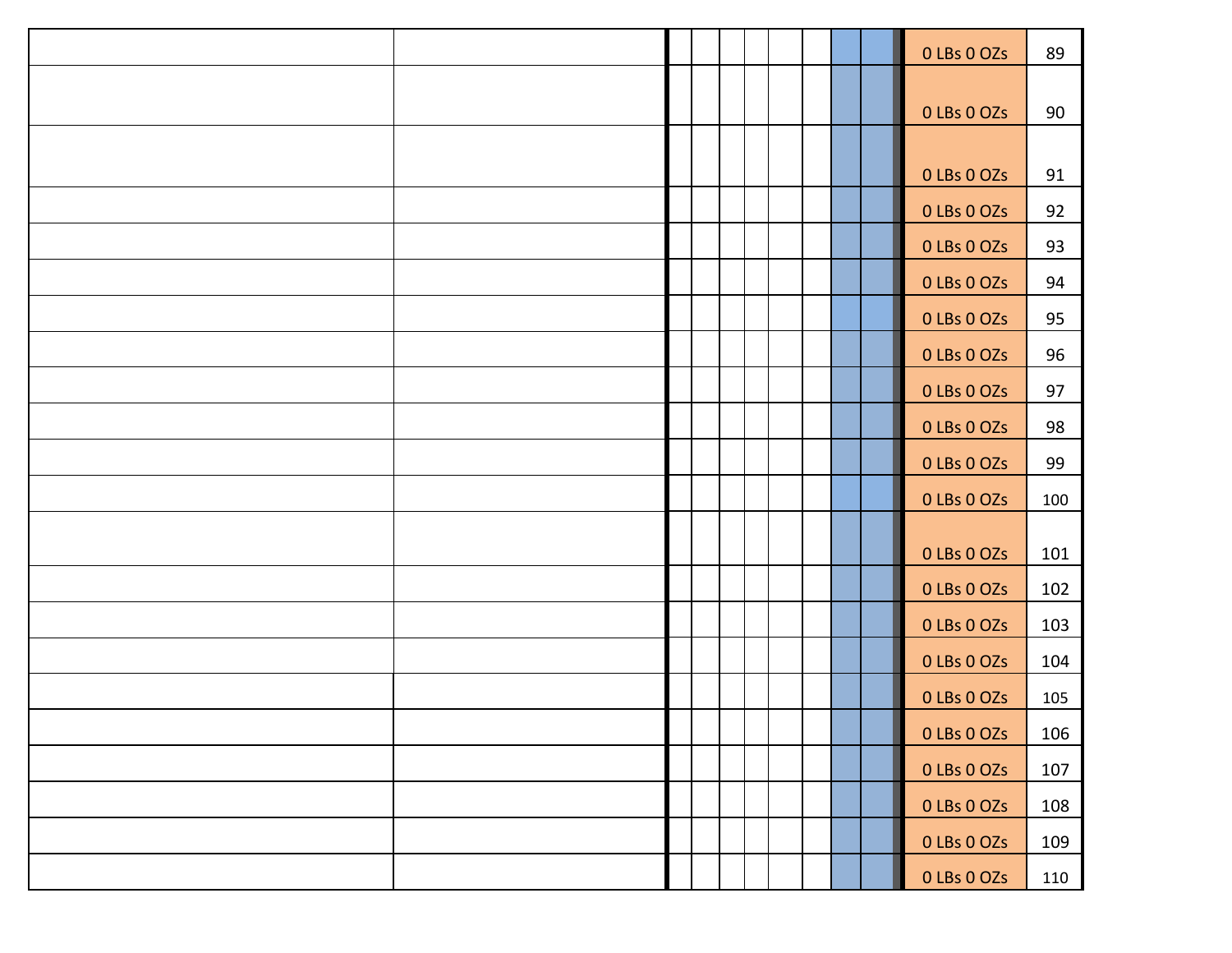|  |  |  |  | 0 LBs 0 OZs | 111 |
|--|--|--|--|-------------|-----|
|  |  |  |  | 0 LBs 0 OZs | 112 |
|  |  |  |  | 0 LBs 0 OZs | 113 |
|  |  |  |  | 0 LBs 0 OZs | 114 |
|  |  |  |  | 0 LBs 0 OZs | 115 |
|  |  |  |  | 0 LBs 0 OZs | 116 |
|  |  |  |  | 0 LBs 0 OZs | 117 |
|  |  |  |  | 0 LBs 0 OZs | 118 |
|  |  |  |  | 0 LBs 0 OZs | 119 |
|  |  |  |  | 0 LBs 0 OZs | 120 |
|  |  |  |  | 0 LBs 0 OZs | 121 |
|  |  |  |  | 0 LBs 0 OZs | 122 |
|  |  |  |  | 0 LBs 0 OZs | 123 |
|  |  |  |  | 0 LBs 0 OZs | 124 |
|  |  |  |  | 0 LBs 0 OZs | 125 |
|  |  |  |  | 0 LBs 0 OZs | 126 |
|  |  |  |  | 0 LBs 0 OZs | 127 |
|  |  |  |  | 0 LBs 0 OZs | 128 |
|  |  |  |  | 0 LBs 0 OZs | 129 |
|  |  |  |  | 0 LBs 0 OZs | 130 |
|  |  |  |  | 0 LBs 0 OZs | 131 |
|  |  |  |  | 0 LBs 0 OZs | 132 |
|  |  |  |  | 0 LBs 0 OZs | 133 |
|  |  |  |  | 0 LBs 0 OZs | 134 |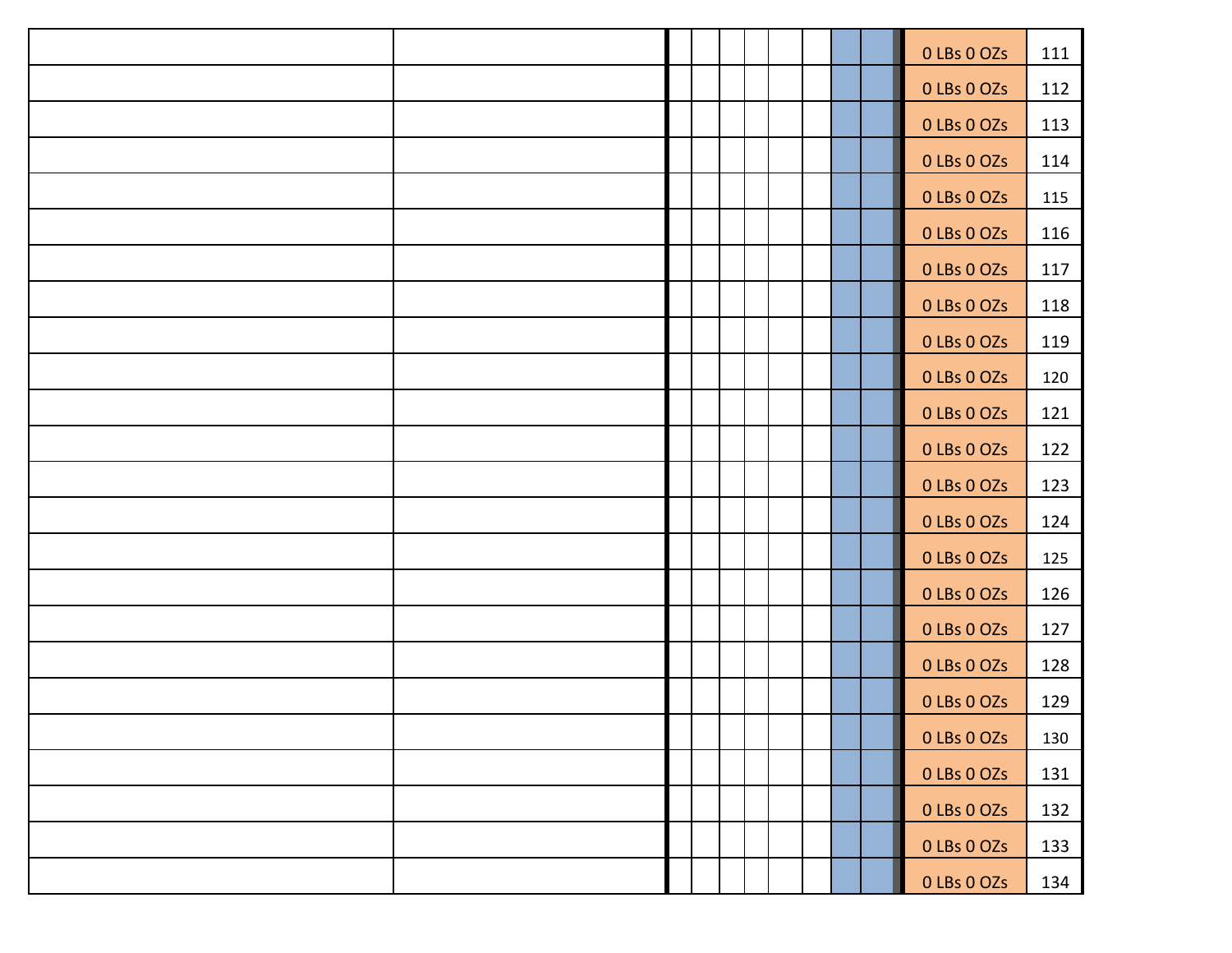|                                |                                                                                  |  |  |  |  | 0 LBs 0 OZs | 135 |
|--------------------------------|----------------------------------------------------------------------------------|--|--|--|--|-------------|-----|
|                                |                                                                                  |  |  |  |  | 0 LBs 0 OZs | 136 |
|                                |                                                                                  |  |  |  |  | 0 LBs 0 OZs | 137 |
|                                |                                                                                  |  |  |  |  | 0 LBs 0 OZs | 138 |
|                                |                                                                                  |  |  |  |  | 0 LBs 0 OZs | 139 |
|                                |                                                                                  |  |  |  |  | 0 LBs 0 OZs | 140 |
|                                |                                                                                  |  |  |  |  | 0 LBs 0 OZs | 141 |
|                                |                                                                                  |  |  |  |  | 0 LBs 0 OZs | 142 |
|                                |                                                                                  |  |  |  |  | 0 LBs 0 OZs | 143 |
|                                |                                                                                  |  |  |  |  | 0 LBs 0 OZs | 144 |
|                                |                                                                                  |  |  |  |  | 0 LBs 0 OZs | 145 |
|                                |                                                                                  |  |  |  |  | 0 LBs 0 OZs | 146 |
|                                |                                                                                  |  |  |  |  | 0 LBs 0 OZs | 147 |
|                                |                                                                                  |  |  |  |  | 0 LBs 0 OZs | 148 |
|                                |                                                                                  |  |  |  |  | 0 LBs 0 OZs | 149 |
|                                |                                                                                  |  |  |  |  | 0 LBs 0 OZs | 150 |
|                                | <b>STOP</b>                                                                      |  |  |  |  |             |     |
|                                |                                                                                  |  |  |  |  |             |     |
|                                |                                                                                  |  |  |  |  |             |     |
| Instructions to weigh in sheet | DO NOT TYPE IN OR CHANGE columns P, Q, R, S or T or anything RIGHT of there      |  |  |  |  |             |     |
|                                |                                                                                  |  |  |  |  |             |     |
|                                | Enter Each Teams Weights as they come up. ALL penalties must be figured manually |  |  |  |  |             |     |
|                                | 8 ounces for Dead, 1 pound for Short, 1 pound per min, up to 15 min late then DQ |  |  |  |  |             |     |
|                                |                                                                                  |  |  |  |  |             |     |
|                                |                                                                                  |  |  |  |  |             |     |
|                                |                                                                                  |  |  |  |  |             |     |